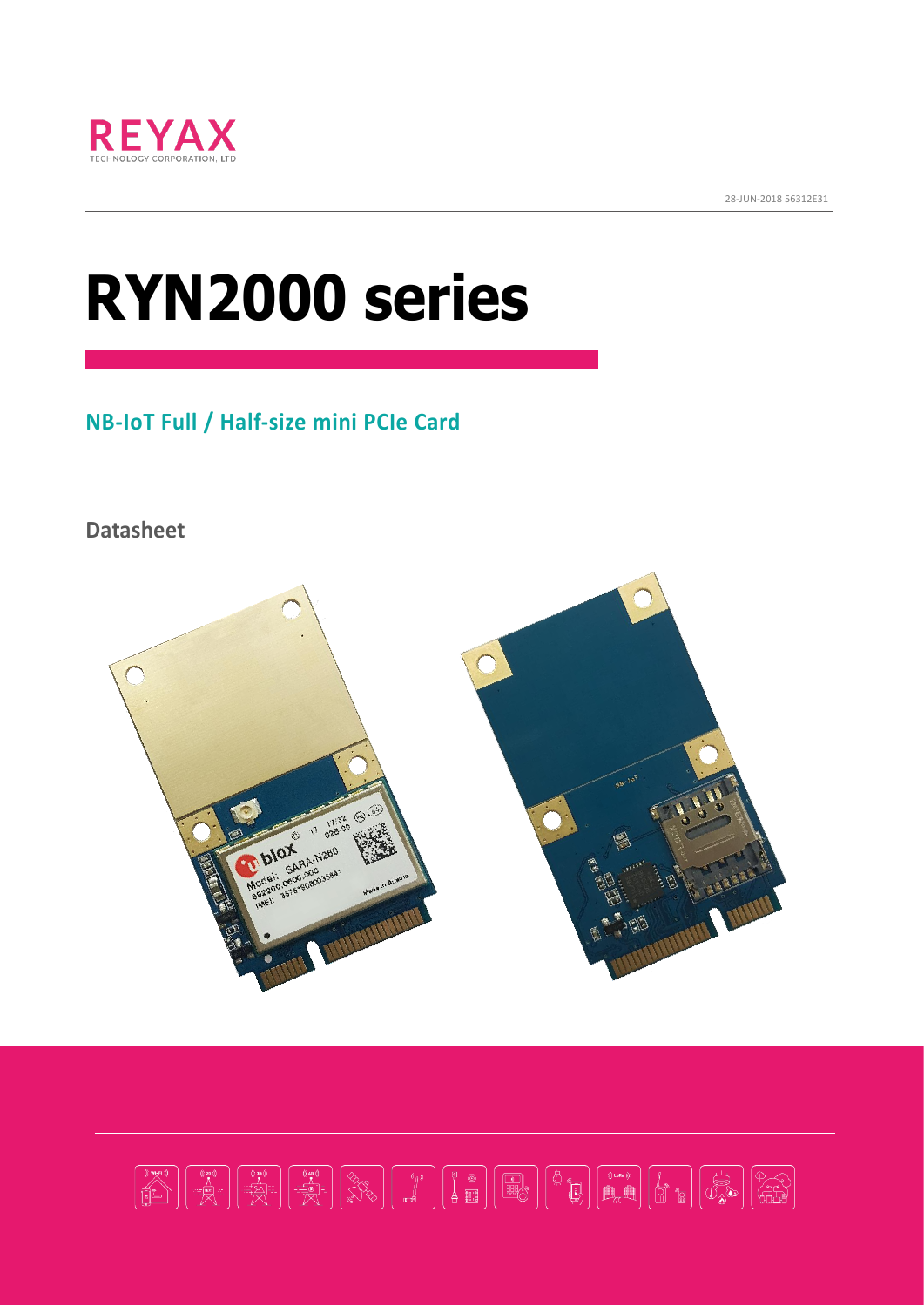## **PRODUCT DESCRIPTION**

The RYN2000 series is based on the PCI Express Mini Card standard with a USB 2.0 interface.

#### **FEATURES**

- SARA-N2 engine.
- Bands =  $5/8/20/28$
- Build-in a micro SIM card holder.
- Standard mini PCIe full-size 30mm\*50.95mm / half-size 30mm\*26.8mm.
- Low idle mode current.
- Temperature range: -40 to +85°C.
- Manufactured in ISO/TS 16949 certified production sites.
- Mini PCIe Signal Type UART/USB2.0.

#### **BLOCK DIAGRAM**

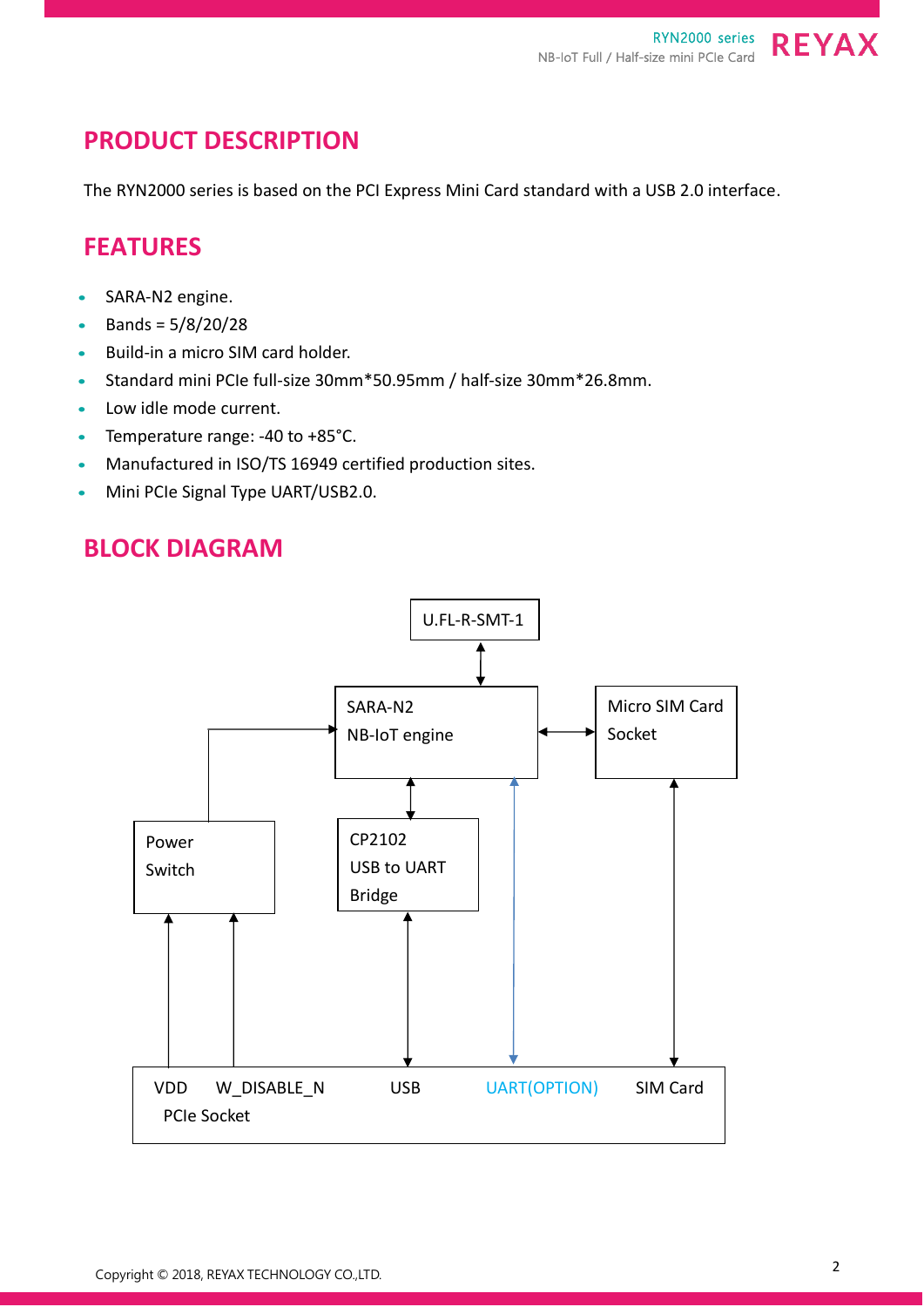NB-IoT Full / Half-size mini PCIe Card



## **DIMENSIONS**





unit: mm Thickness 1mm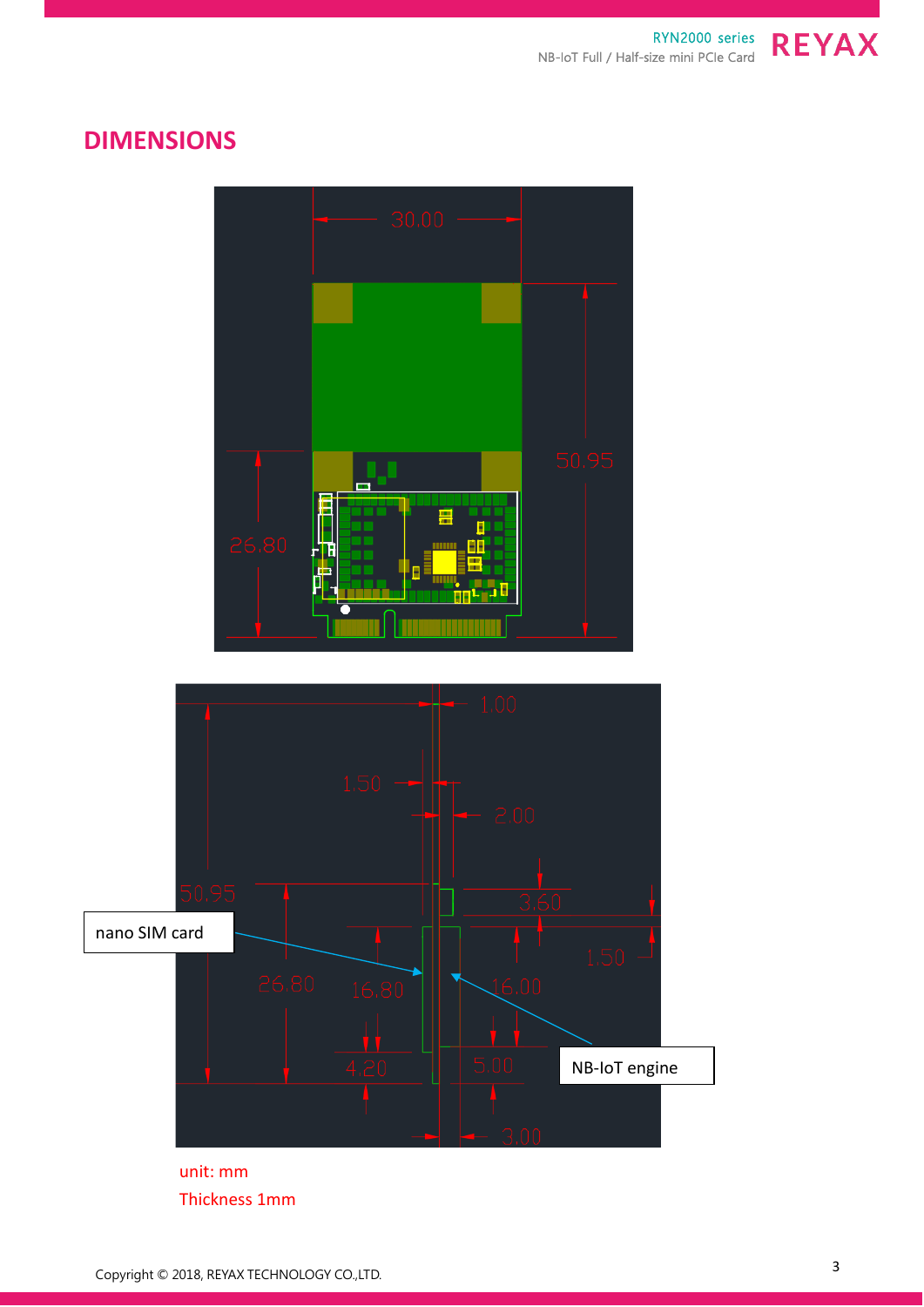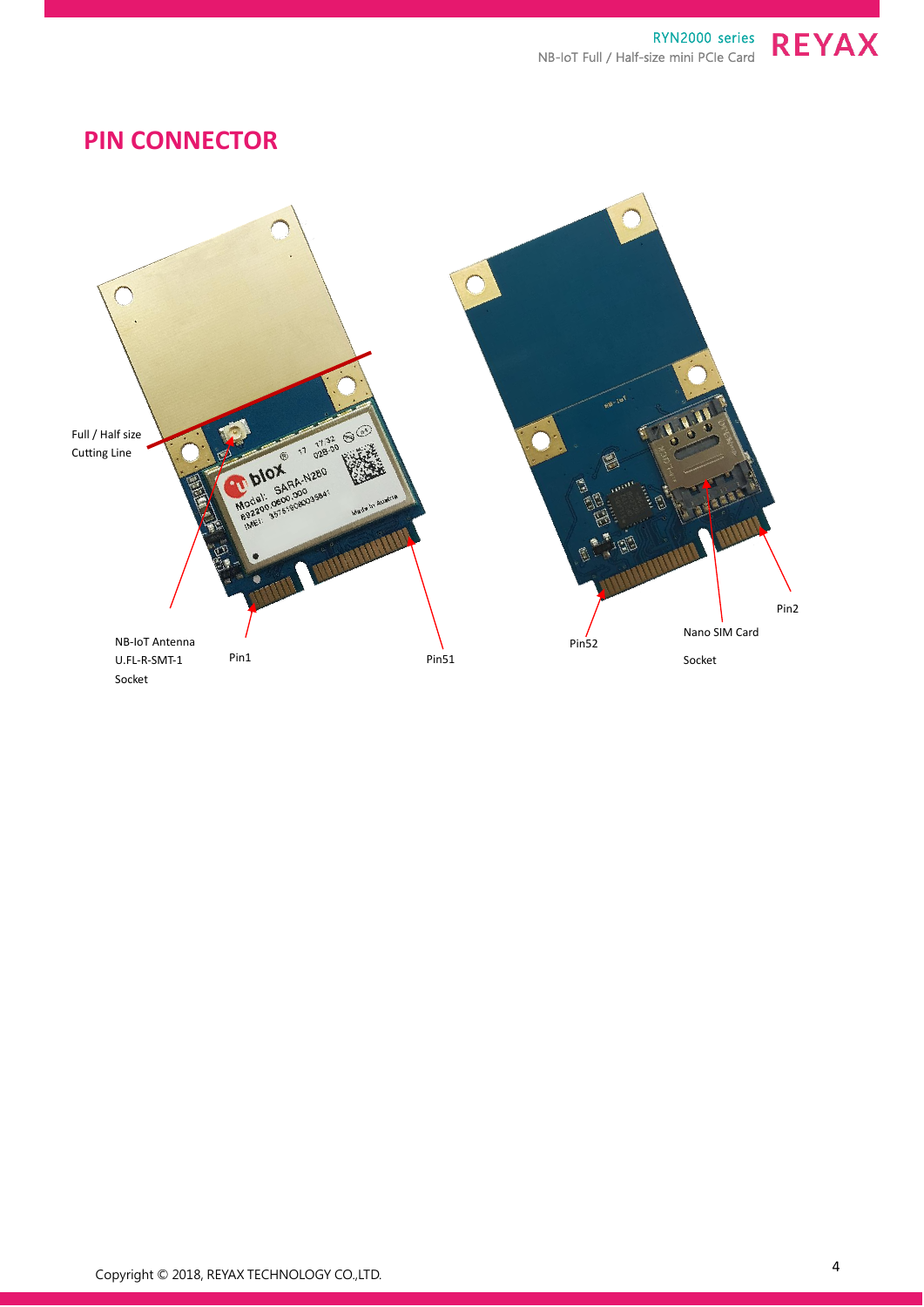## **PIN DESCRIPTION**

| Pin            | <b>Name</b>     | Input/Output | Description                                    |  |  |
|----------------|-----------------|--------------|------------------------------------------------|--|--|
| $\mathbf{1}$   | <b>NC</b>       |              | Not connected                                  |  |  |
| $\overline{2}$ | VCC_3V3         | Power        | Power Input                                    |  |  |
| 3              | <b>NC</b>       |              | Not connected                                  |  |  |
| 4              | <b>GND</b>      |              | Power Ground                                   |  |  |
| 5              | <b>NC</b>       |              | Not connected                                  |  |  |
| 6              | <b>NC</b>       |              | Not connected                                  |  |  |
| $\overline{7}$ | <b>NC</b>       |              | Not connected                                  |  |  |
| 8              | SIM VCC         |              | External SIM signal - Power supply for the SIM |  |  |
| 9              | <b>GND</b>      |              | Power Ground                                   |  |  |
| 10             | SIM IO          | Input/Output | External SIM signal - Data I/O                 |  |  |
| 11             | V_INT           | Output       | +1.8V Power Output SARA-N2 pin4                |  |  |
| 12             | SIM CLK         | Output       | External SIM signal - Clock                    |  |  |
| 13             | <b>NC</b>       |              | Not connected                                  |  |  |
| 14             | SIM RST         | Input        | External SIM signal - Reset                    |  |  |
| 15             | <b>GND</b>      |              | Power Ground                                   |  |  |
| 16             | <b>NC</b>       |              | Not connected                                  |  |  |
| 17             | <b>NC</b>       |              | Not connected                                  |  |  |
| 18             | <b>GND</b>      |              | Power Ground                                   |  |  |
| 19             | <b>NC</b>       |              | Not connected                                  |  |  |
| 20             | W DISABLE N     | Input        | Hi or Open: Enable the power                   |  |  |
|                |                 |              | Low: Disable the power                         |  |  |
| 21             | <b>GND</b>      |              | Power Ground                                   |  |  |
| 22             | RESET N         | Input        | SARA-R4 External reset input SARA-N2 pin18     |  |  |
| 23             | <b>UART RXD</b> | Input        | +1.8V UART data input SARA-N2 pin12            |  |  |
| 24             | VCC 3V3         | Power        | Power Input                                    |  |  |
| 25             | <b>UART RTS</b> | Output       | +1.8V UART clear to send SARA-N2 pin11         |  |  |
| 26             | <b>GND</b>      |              | Power Ground                                   |  |  |
| 27             | <b>GND</b>      |              | Power Ground                                   |  |  |
| 28             | <b>UART CTS</b> | Input        | +1.8V UART ready to send SARA-N2 pin10         |  |  |
| 29             | <b>GND</b>      |              | Power Ground                                   |  |  |
| 30             | <b>NC</b>       |              | Not connected                                  |  |  |
| 31             | <b>UART TXD</b> | Output       | +1.8V UART data output SARA-R4 pin13           |  |  |
| 32             | <b>NC</b>       |              | Not connected                                  |  |  |
| 33             | <b>NC</b>       |              | Not connected                                  |  |  |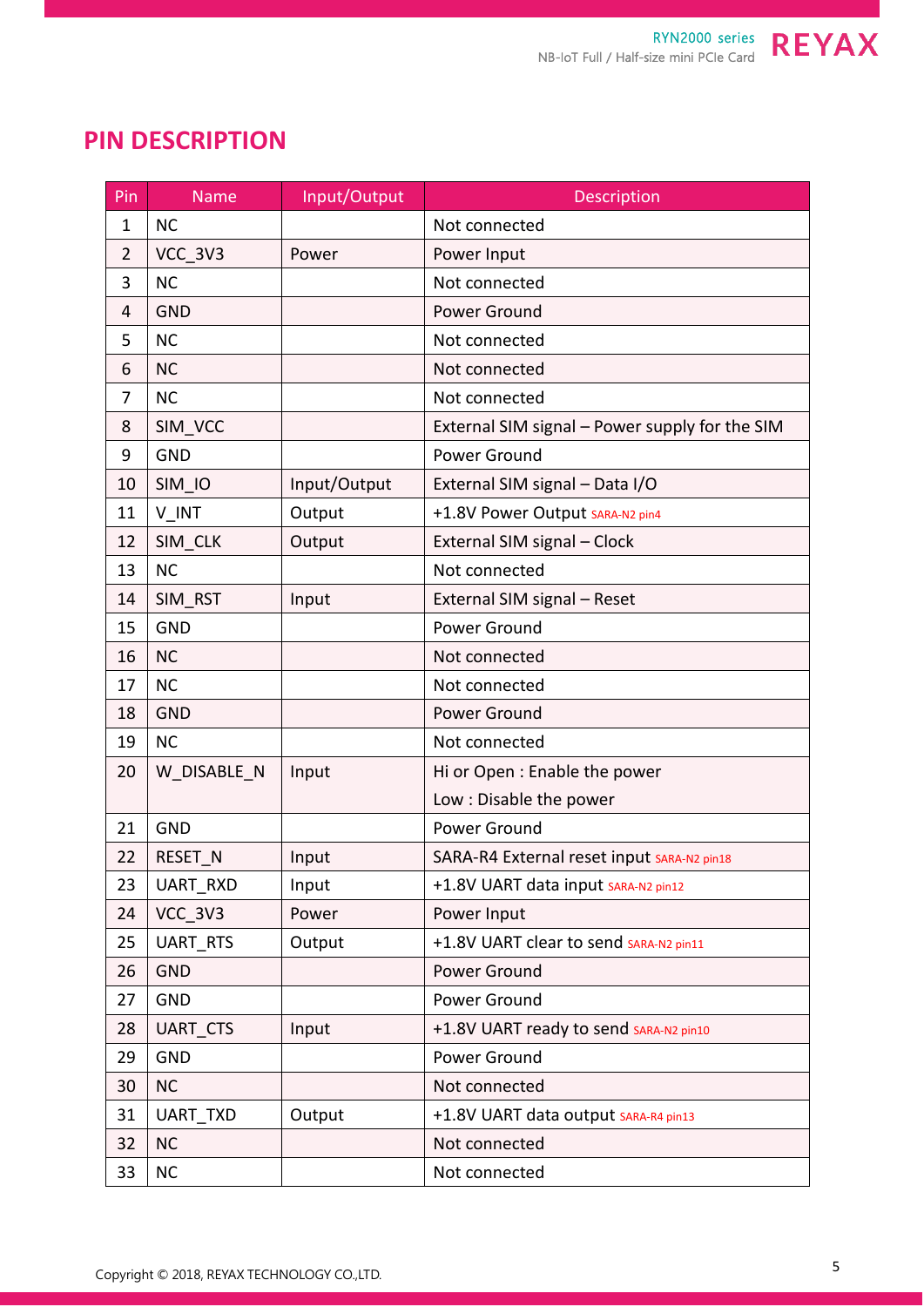| 34 | <b>GND</b> |              | Power Ground             |  |
|----|------------|--------------|--------------------------|--|
| 35 | <b>GND</b> |              | Power Ground             |  |
| 36 | USB DN     | Input/Output | <b>USB Data Negative</b> |  |
| 37 | <b>GND</b> |              | Power Ground             |  |
| 38 | USB DP     | Input/Output | <b>USB Data Positive</b> |  |
| 39 | VCC_3V3    | Power        | Power Input              |  |
| 40 | <b>GND</b> |              | Power Ground             |  |
| 41 | VCC 3V3    | Power        | Power Input              |  |
| 42 | <b>NC</b>  |              | Not connected            |  |
| 43 | <b>GND</b> |              | Power Ground             |  |
| 44 | <b>NC</b>  |              | Not connected            |  |
| 45 | <b>NC</b>  |              | Not connected            |  |
| 46 | <b>NC</b>  |              | Not connected            |  |
| 47 | <b>NC</b>  |              | Not connected            |  |
| 48 | <b>NC</b>  |              | Not connected            |  |
| 49 | <b>NC</b>  |              | Not connected            |  |
| 50 | <b>GND</b> |              | Power Ground             |  |
| 51 | <b>NC</b>  |              | Not connected            |  |
| 52 | VCC 3V3    | Power        | Power Input              |  |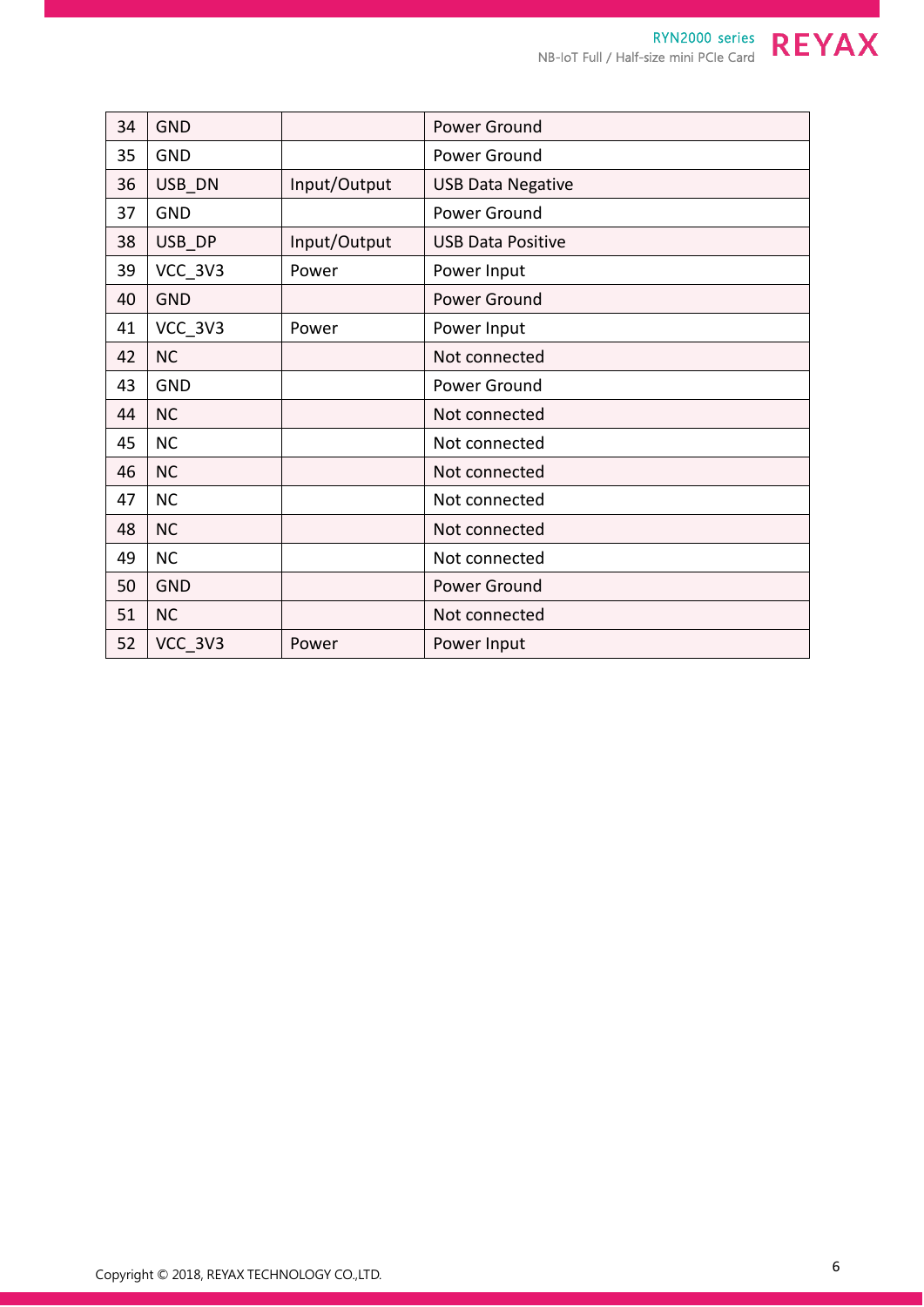

| <b>Item</b>                        | Min.  | Typ          | Max.  | <b>Unit</b>      | Description      |  |  |  |
|------------------------------------|-------|--------------|-------|------------------|------------------|--|--|--|
| <b>NB1 SARA-N2</b>                 |       |              |       |                  |                  |  |  |  |
| NB-IoT bands                       |       | 8            |       |                  | <b>RYN2000</b>   |  |  |  |
|                                    |       | 5            |       |                  | RYN2010          |  |  |  |
|                                    |       | 20           |       |                  | RYN2100          |  |  |  |
|                                    |       | 8,20         |       |                  | RYN2110          |  |  |  |
|                                    |       | 28           |       |                  | <b>RYN2800</b>   |  |  |  |
| Downlink Speed                     |       | 62.5         |       | kb/s             |                  |  |  |  |
| <b>Uplink Speed</b>                |       | 27.2         |       | kb/s             |                  |  |  |  |
| Tx mode Current                    |       |              | 230   | m <sub>A</sub>   |                  |  |  |  |
| Rx mode Current                    |       |              | 46    | mA               |                  |  |  |  |
| CP2102 USB to UART Bridge          |       | 20           |       | mA               |                  |  |  |  |
| Current                            |       |              |       |                  |                  |  |  |  |
| <b>Operating Voltage</b>           | 3.1   | 3.3          | 3.6   | $\vee$           |                  |  |  |  |
| Power Input VCC_3V3                |       |              |       |                  |                  |  |  |  |
| <b>USB Interface</b>               |       |              |       |                  | V <sub>2.0</sub> |  |  |  |
| <b>Operating Temperature Range</b> | $-40$ | 25           | $+85$ | $^{\circ}$ C     |                  |  |  |  |
| Antenna Connector                  |       | $\mathbf{1}$ |       |                  | U.FL-R-SMT-1     |  |  |  |
| Weight                             |       | 6            |       | $\boldsymbol{g}$ |                  |  |  |  |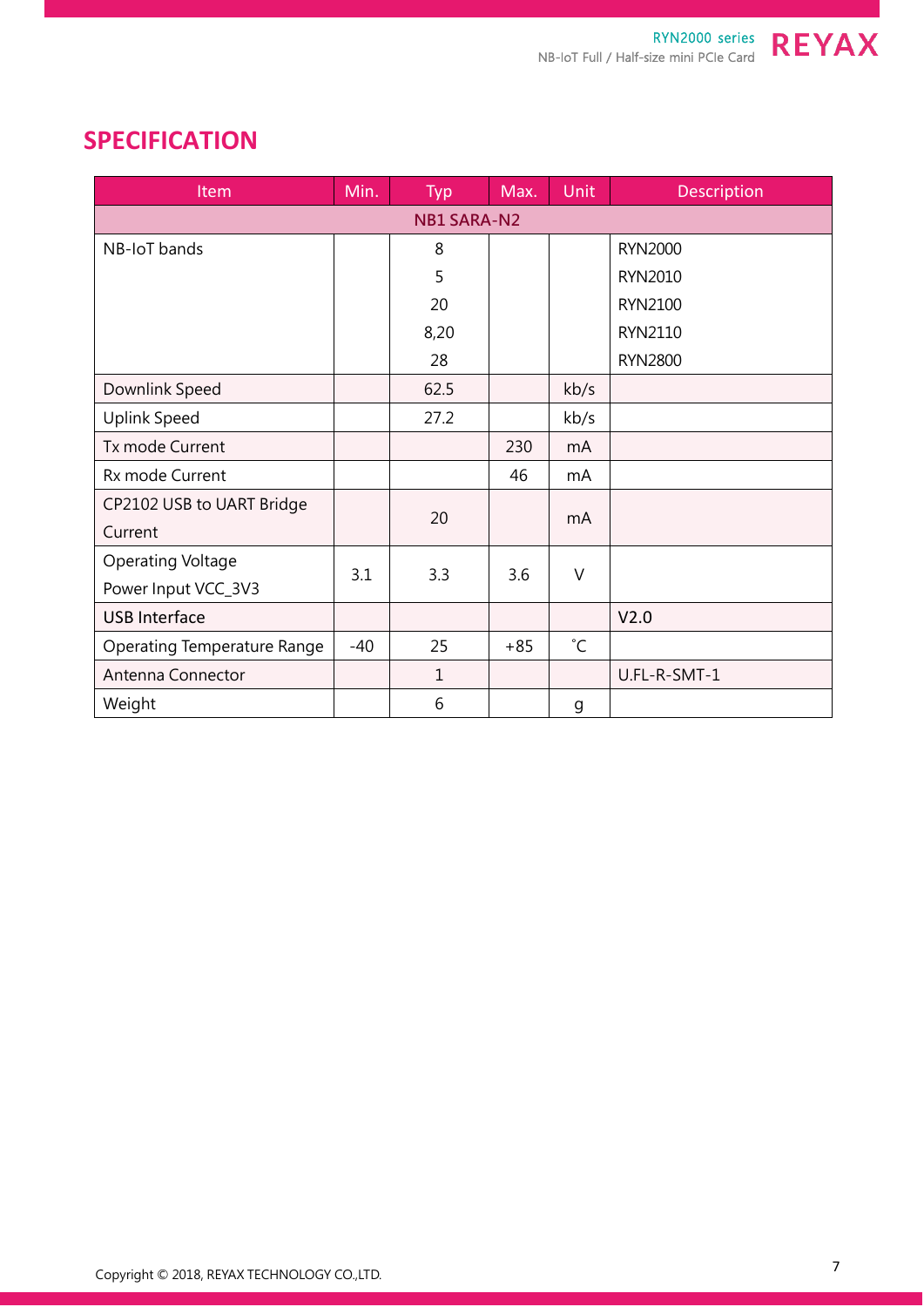## **APPLICATION CIRCUIT REFERENCE**